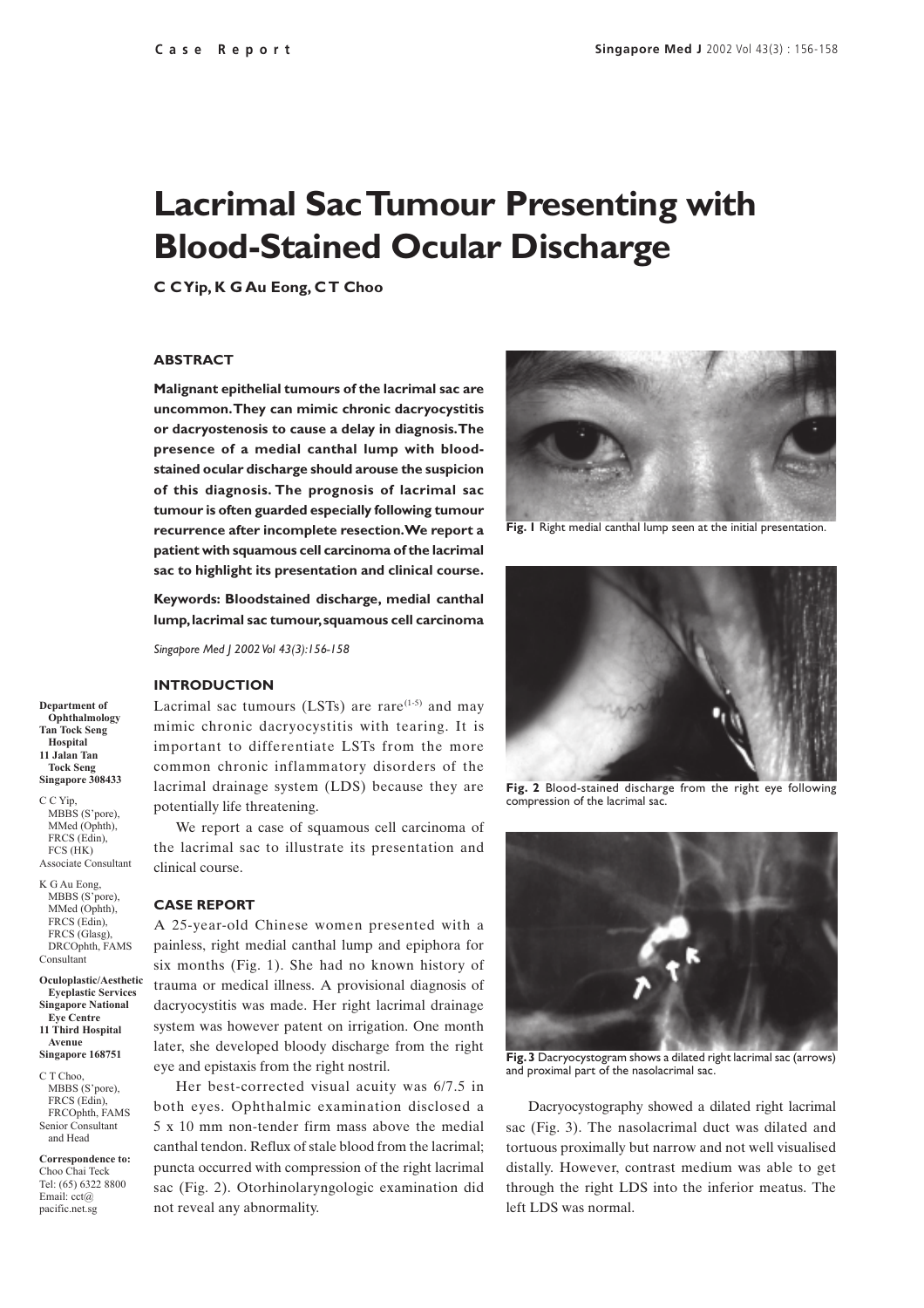

**Fig. 4** Histological picture of the right lacrimal sac tumour showing islands of malignnt cells.



**Fig. 5** High magnification of the resected lacrimal sac tumour showing poorly-differentiated squamous cell carcinoma with high nuclear cytoplasmic ratio, hyperchromasia and scanty cytoplasm.

She underwent right lacrimal sac exploration and incisional biopsy. Intra-operatively, tumourous tissue was noted on the luminal surface of the right lacrimal sac (Fig. 4). Frozen sections revealed poorly differentiated squamous cell carcinoma (Fig. 5). En bloc excision of the right lacrimal drainage system was performed. Routine histology confirmed malignant LST (Fig. 6) with invasion to the resection margin.

She subsequently underwent right medial maxillectomy and excisional biopsy of the jugulodiagastric lymph nodes, with clearance of the resection margins and the latter. Nonetheless, seven months later, she developed metastasis to the angle of the right mandible, evident on CT scan as an expansile mass in the mandibular medullary space with periosteal reaction. The diagnosis was confirmed with fine needle aspiration biopsy. She was treated with radiotherapy but the tumour did not respond well to it. She subsequently underwent a right mandibulectomy. Her clinical course continued to deteriorate with further metastases to her right cheek and skin. She finally succumbed to the disease about two and a half years following the onset of her symptoms.

# **DISCUSSION**

LSTs have been reported by Janin as early as  $1700's^{(6)}$ . Since then, approximately 200 cases of LSTs, mostly malignant, have been reported in the literature $(1,3-5,7)$ .

The triad of a firm mass above the medial canthal tendon, "chronic dacryocystitis" that irrigates freely, and bloody reflux on irrigation should alert one to consider this diagnosis $(1)$ . The LDS can be patent when the tumour is small and intra-mural. The suspicion of LST is even stronger if there is disproportionate bleeding or failure to freely irrigate in comparison to the ease of probing $(8)$ .

Dacryocystography is a good diagnostic tool in the assessment of  $LSTs^{(1,3,5,6)}$ . It is particularly useful in early cases when there is no palpable mass. The radiologic features of LSTs are often characteristic and distinct from other causes of epiphora<sup>(2)</sup>. These include partial filling of the lacrimal sac and distortion of the sac wall. Some contrast medium often enters the nasal cavity. This is in contrast to dacryocystitis, which often demonstrates complete obliteration at specific points in the LDS. In advanced cases, there may be bony erosions and extravasation of the contrast medium<sup>(2)</sup>. Computerised tomography is another helpful investigation $(8,9)$  that delineates the extent of tumour involvement and is useful to monitor for recurrence after surgery. Nonetheless, a definitive diagnosis still necessitates histologic examination of the lacrimal sac lesion.

Lymphatic, vascular and local invasions are not uncommon even with early carcinoma of the lacrimal  $sac^{(2,4)}$ . The squamous cell carcinoma of our patient's lacrimal sac had behaved in an aggressive fashion with direct invasion to the maxilla (medial aspect) and subsequent haematogenous spread to the right mandible, right cheek and skin. The latter occurred despite initial apparent histological clearance of the resection margins of the maxillectomy specimens and absence of cervical lymph node involvement. Micrometastasis via a haematogenous route had most likely occurred at the time of surgical resection and was not detectable histologically. Recurrence rate is as high as  $50\%$  in some reports<sup> $(5,10,11)$ </sup> for epithelial carcinomas of the lacrimal sac. Five of the 12 patients in Stefanyzyn's series $(12)$  with squamous cell carcinoma had one or more recurrences.

Many recurrences and therapeutic failures have been attributed to an unexpected extension of tumour tissue to the nasolacrimal duct<sup> $(4,12)$ </sup>. Hence, otorhinolaryngologic assessment is an important component of the diagnostic work-up. Most authors favour a complete wide surgical excision of the lacrimal sac, canaliculi and surrounding periosteum(3,5,10) via a dacryocystorhinostomy incision, together with an examination of the resection margins.